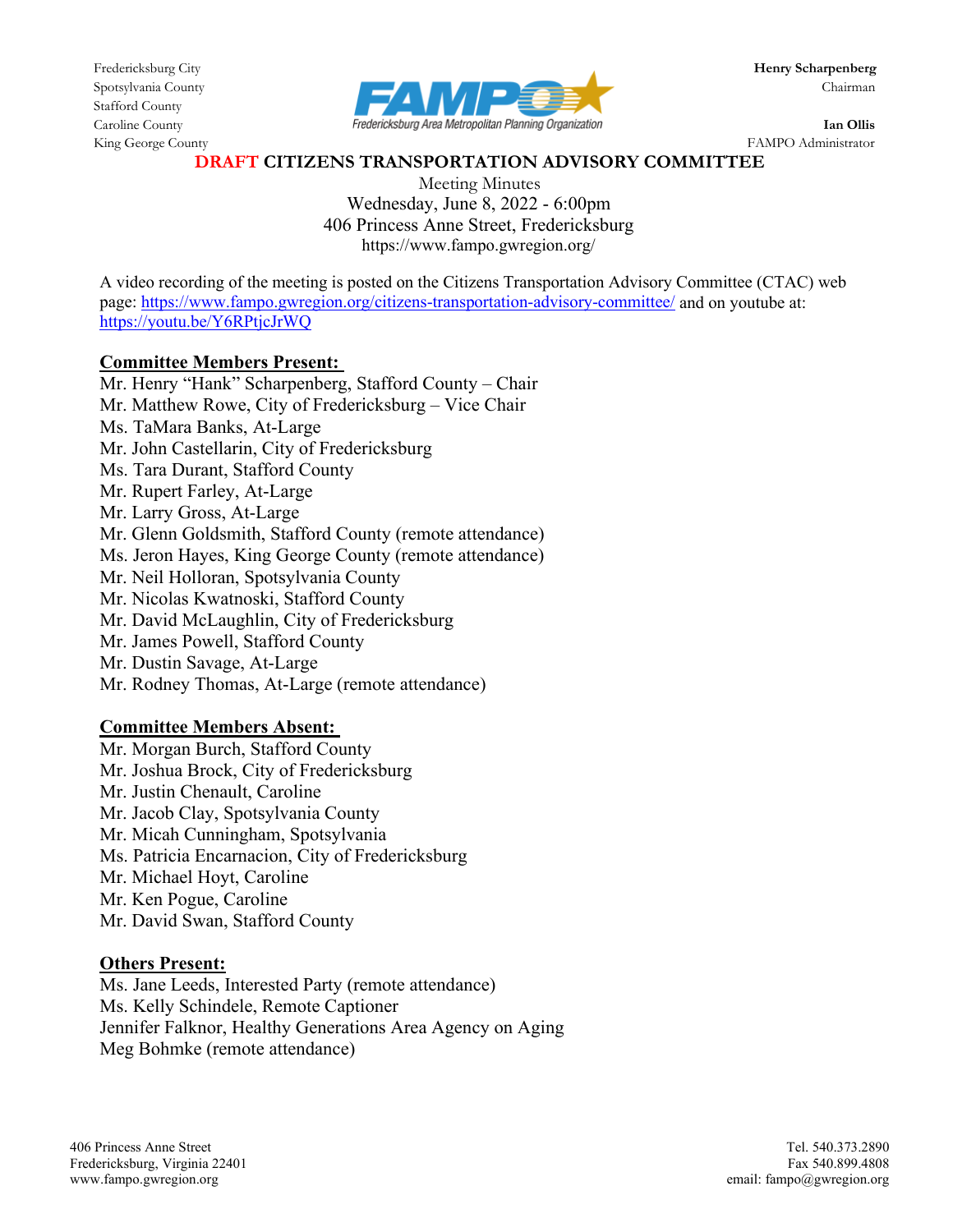## **Staff Present:**

Mr. Ian Ollis, FAMPO Administrator Ms. Becky Golden, Transportation Manager Mx. Colie Touzel, Public Involvement & Title VI Coordinator

# **1. Call to Order**

The meeting was called to order by Chair Scharpenberg at 6:00 p.m.

## **2. Roll Call**

Ms. Golden conducted roll call and a quorum was present. Ms. Golden advised CTAC that Mr. Brock is stepping down to devote time to other pursuits, wishing CTAC members well, and that he has learned a great deal from his time with the committee.

### **3. Approval of the June 8, 2022 Citizens Transportation Advisory Committee (CTAC) Agenda (ACTION ITEM)**

Motion was made to approve the agenda as presented. Motion: Mr. Farley; Second: Mr. Holloran Motion passed.

# **4. Approval of April 13, 2022 CTAC Meeting Minutes (ACTION ITEM)**

Motion was made to approve the minutes as presented. Motion: Mr. Farley; Second: Mr. Holloran Motion passed with unanimous consent.

# **5. Review of May 16, 2022 Policy Committee Meeting**

Ms. Golden provided highlights of the meeting that include a presentation made by the Greater Washington Partnership, the SMART SCALE Round 5 projects, funding allocations to active projects from Congestion Mitigation and Air Quality (CMAQ), Surface Transportation Block Grant (STBG) and Highway Infrastructure Program (HIP). Ms. Golden credited FAMPO staff, Jordan Chandler, and the Technical Advisory Committee (TAC) for their hard work on funding allocations, and to Kari Barber and VDOT for their work on SMART SCALE applications. The FY 23 Unified Planning Work Program (UPWP) was approved by the Executive Committee on May 23<sup>rd</sup>.

### **6. Public Comment**

Ms. Golden advised attendees that staff will send links to transit sites in San Diego, CA, related to a letter received by Jane Leeds.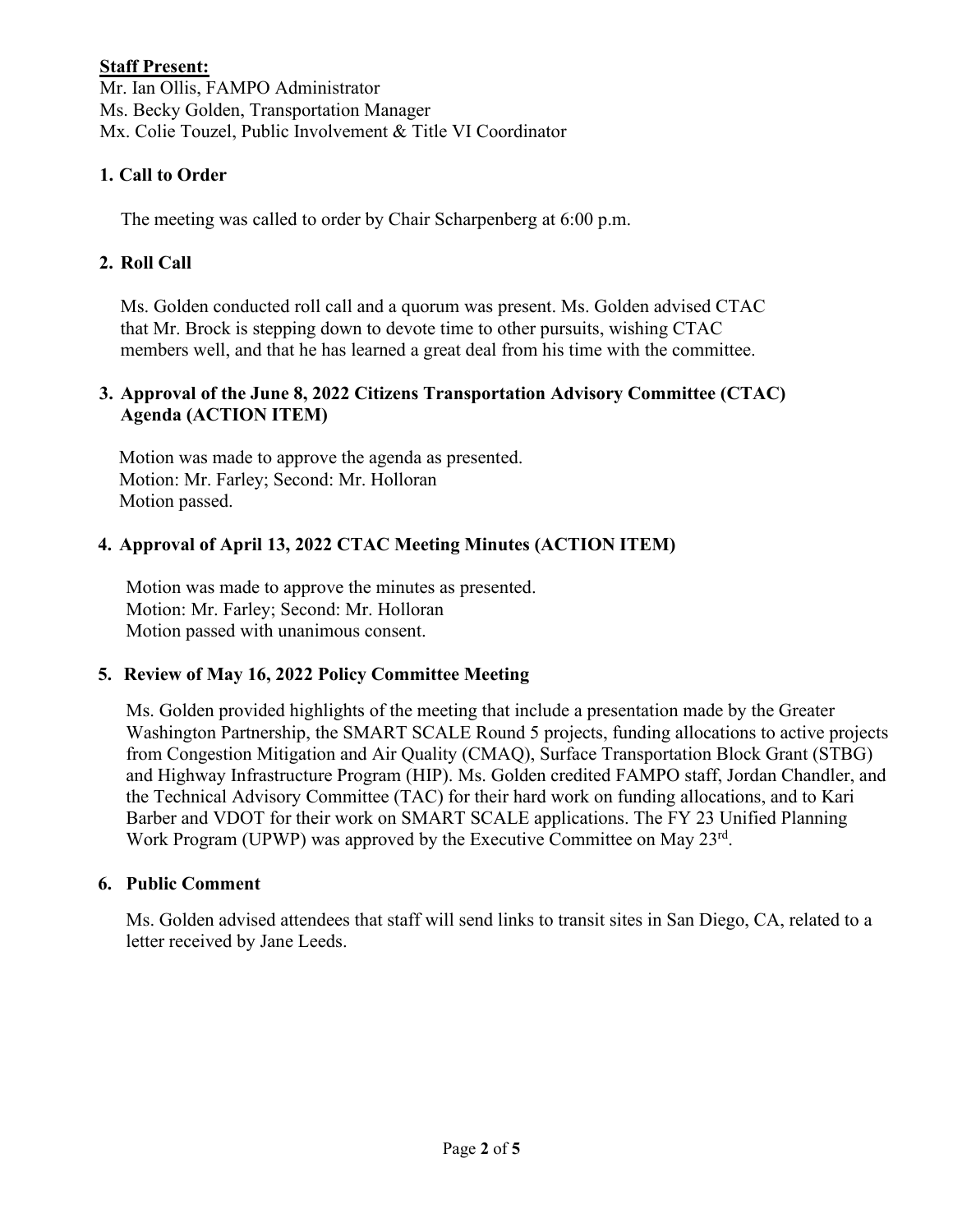## **7. Old Business**

## **a. November 15, 2021 Letter to Caroline County About Public Transportation Services**

Ms. Golden advised attendees that staff reviewed the letter sent to Caroline, and comments that were enclosed from Caroline residents. Research was conducted that was provided to the Transportation Equity Coalition, whose goal is to find out what transportation options are currently available, and identify where the gaps are for people with disabilities, seniors, and other vulnerable populations. Ms. Banks explained that Caroline residents have voiced a need for transportation services to get to work, to shop for food and get to doctor's appointments.

Chair Scharpenberg suggested that CTAC can assist as public advocates to facilitate communication and conduct fact finding inquiries of Caroline County staff, as well as ask Fredericksburg Regional Transit to attend a future CTAC meeting regarding their analysis of transit routes in Caroline County.

Ms. Durant suggested contacting the elected officials of Caroline, both local and state legislators, to examine the issues and help with potential solutions.

## **b. Status update: Stafford County NE Quadrant Connector and western New River Crossing**

Chair Scharpenberg advised attendees that he has met with Orange County and Culpeper County staff regarding the western New River Crossing. The Culpeper County contacts were John Egerston, County Administrator, and Sam McLearen, Director of Planning. Culpeper County's primary concern is their US 15 / US 29 corridor, but they are going to start looking at the proposal through their Public Works committees. Orange County's Keri Ragland, Senior Planner, and the entire planning staff were enthusiastic about the proposal. Orange County staff will reach out to the Rappahannock – Rapidan Regional Commission, and advised Chair Scharpenberg of a rezoning application for a 3,400 mixed use development, just north of Rt 20 / Rt 3 in Orange County, through which the western New River Crossing is proposed. While meeting with both localities, Chair Scharpenberg shared Infrastructure Investment and Jobs Act (IIJA) funding opportunities.

Regarding the NE Quadrant Connector, Chair Scharpenberg is scheduled to speak to the Stafford County Planning Commission in July.

### **c. FAMPO Vision Survey**

Mx. Touzel provided attendees results of FAMPO's Vision Survey. This survey was sent to 97 people: 6 FAMPO Staff and 91 members of each FAMPO Committee. This survey will help FAMPO create a Future Vision statement. The findings of the survey are as follows:

Key phrases for *Why FAMPO Exists* include Regional Collaboration, Transportation Planning and Information Dissemination; *What Would the Future of FAMPO include?* Multimodal, Transit Oriented Development, Sustainable and Equitable, and Fewer Vehicles. Thirty-eight percent of respondents replied that Transportation is the most important solution that FAMPO should be working on. Key replies for *Alternatives to Congestion* include freight improvements, local and regional mobility (not I-95), and congestion pricing. Key replies to *Alternative Funding Options to Gas Taxes* include vehicle miles traveled / tax the weight of vehicles, stop funding unnecessary projects / find federal and state funding, and a different sales tax. Ideas were received to integrate land use with transportation infrastructure.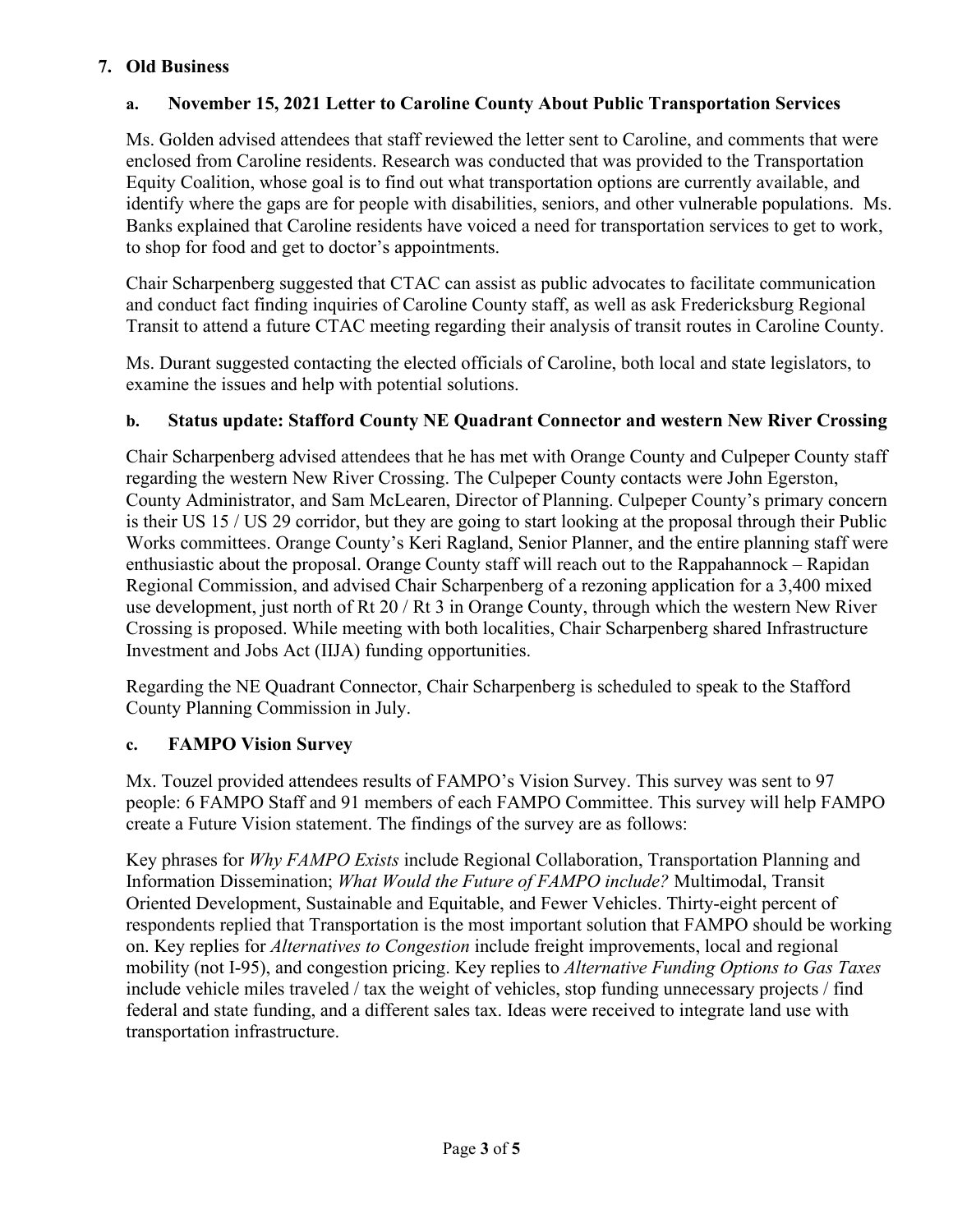The survey asked participants to rank which, to them, is most important for transportation planning, of which the top choices picked by participants include: 1) multimodal transportation options 2) transportation safety 3) congestion mitigation 4) transportation for all 5) accessibility 6) addressing environmental concerns. Also ranked were replies for the question *What would you like to see more of in 50 years?* The top four were: 1) transit-oriented development 2) reduced congestion 3) safer roads and sidewalks 4) faster transit.

# **d. VDOT Report a Problem**

Ms. Golden asked if members had outstanding work order requests through VDOT's Report a Problem website, and there were none.

## **8. Member Discussion / Action**

## **a. FY 23 Election of CTAC Chair and Vice Chair (Action Item)**

Chair Scharpenberg, Mr. Ollis and Mr. McLaughlin explained the history of the current CTAC bylaws Article III – Officers.

Motion was made to nominate Mr. Scharpenberg for CTAC Chair. Motion: Ms. Durant; Second: Mr. Powell Motion passed with unanimous consent.

Motion was made by Mr. Castellarin to nominate Mr. Rowe for CTAC Vice Chair. Motion was made by Chair Scharpenberg to nominate Mr. Clay for CTAC Vice Chair. Mr. Rowe stated his qualifications and Ms. Golden read a portion of Mr. Clay's biographical information. Questions were asked regarding the two Vice Chair candidates' years of service on CTAC and how long they have lived in the Fredericksburg area. A ballot vote was cast, with Mr. Rowe receiving the majority votes for CTAC Vice Chair.

### **b. Stafford County Plantation Drive Extension / Comprehensive Plan Concept Roads**

Mr. Rowe presented a more refined alignment for a proposed concept road in Stafford County that is an alternative to concept roads currently in their comprehensive plan. The current concept road that extends Enon Road north to Centreport Parkway impacts a cemetery at the corner of Hulls Chapel Road, and the current concept road that extends Berea Church Road north and east to Centreport Parkway impacts existing occupied residences south of Able Lake. The alternative proposal from Mr. Rowe of Plantation Drive Extension avoids occupied residences and cemeteries, and improves mobility between Warrenton Road (US 17) and Centreport Parkway independent of I-95.

Mr. Farley voiced concern for the proposal's impact on sprawl. Mr. Ollis pointed out the impacts of the western New River Crossing and the NE Quadrant Connector provide greater incentives for people to "sprawl," i.e., move further away from the city, more so than Mr. Rowe's Plantation Drive Extension.